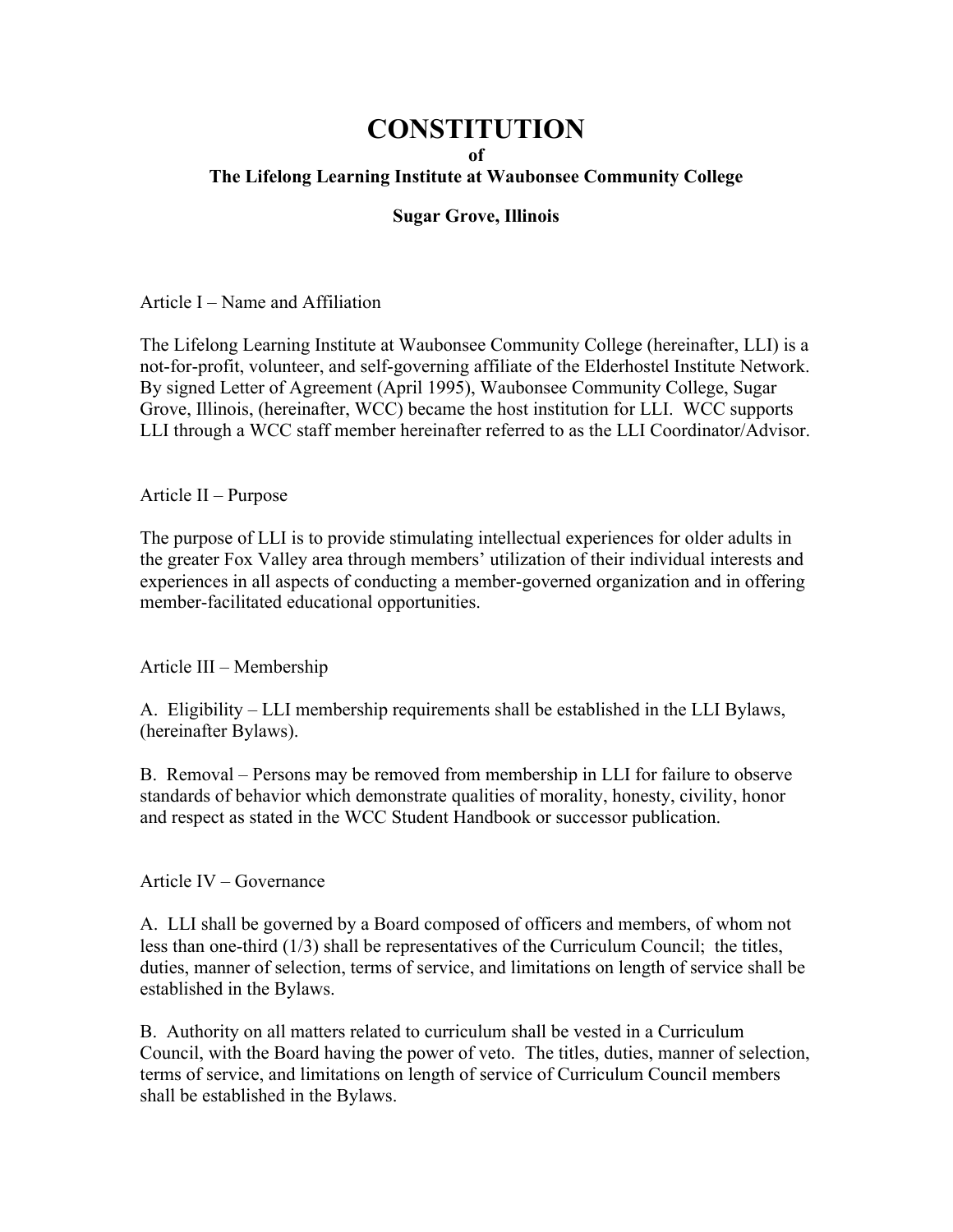Article V – Fiscal Year, Meetings and Elections

A. The fiscal year of LLI shall be identical to that of WCC.

B. There shall be an annual meeting of the LLI membership as established in the Bylaws.

C. There shall be an annual election as established in the Bylaws.

D. Special meetings of the membership may be called by a two-thirds (2/3) vote of the Board or upon petition supported by twenty per cent (20%) of the LLI membership. In the event of submission of such a petition, the Board shall schedule the requested special meeting within sixty (60) days thereafter.

E. Balloting on any matter requiring a vote of the membership shall be conducted as established in the Bylaws.

Article VI – Amendments

A. Any LLI member may propose an amendment to this Constitution by submitting the suggested change to the Board. If approved by a two-thirds (2/3) vote of the Board, the proposal shall be submitted to the membership for a ratification vote.

B. Any LLI member may submit to the Board a proposed amendment to this Constitution upon petition supported by twenty per cent (20%) of the LLI membership, in which case the proposal shall be submitted to the membership for a ratification vote.

C. A proposed amendment to this Constitution shall be considered ratified upon achieving support of two-thirds (2/3) of the votes cast thereupon.

D. Amendments to the Bylaws shall be effected as established in said Bylaws. The amendment procedure must, at a minimum, provide for [i] notification to the membership of the proposed amendment and [ii] consideration of the proposed amendment at not fewer than two regular meetings of the Board. The first of such Board meetings shall be held not less than fifteen (15) days after such notification is given and shall allow for public comment upon the proposed amendment.

Article VII – Dissolution

In the event of the dissolution of LLI, any remaining assets shall be contributed to the Waubonsee Community College Foundation, or its successor, as an endowment to provide WCC student scholarships styled as, and in the amounts of, scholarships funded by LLI in the last previous year for which such scholarships were funded.